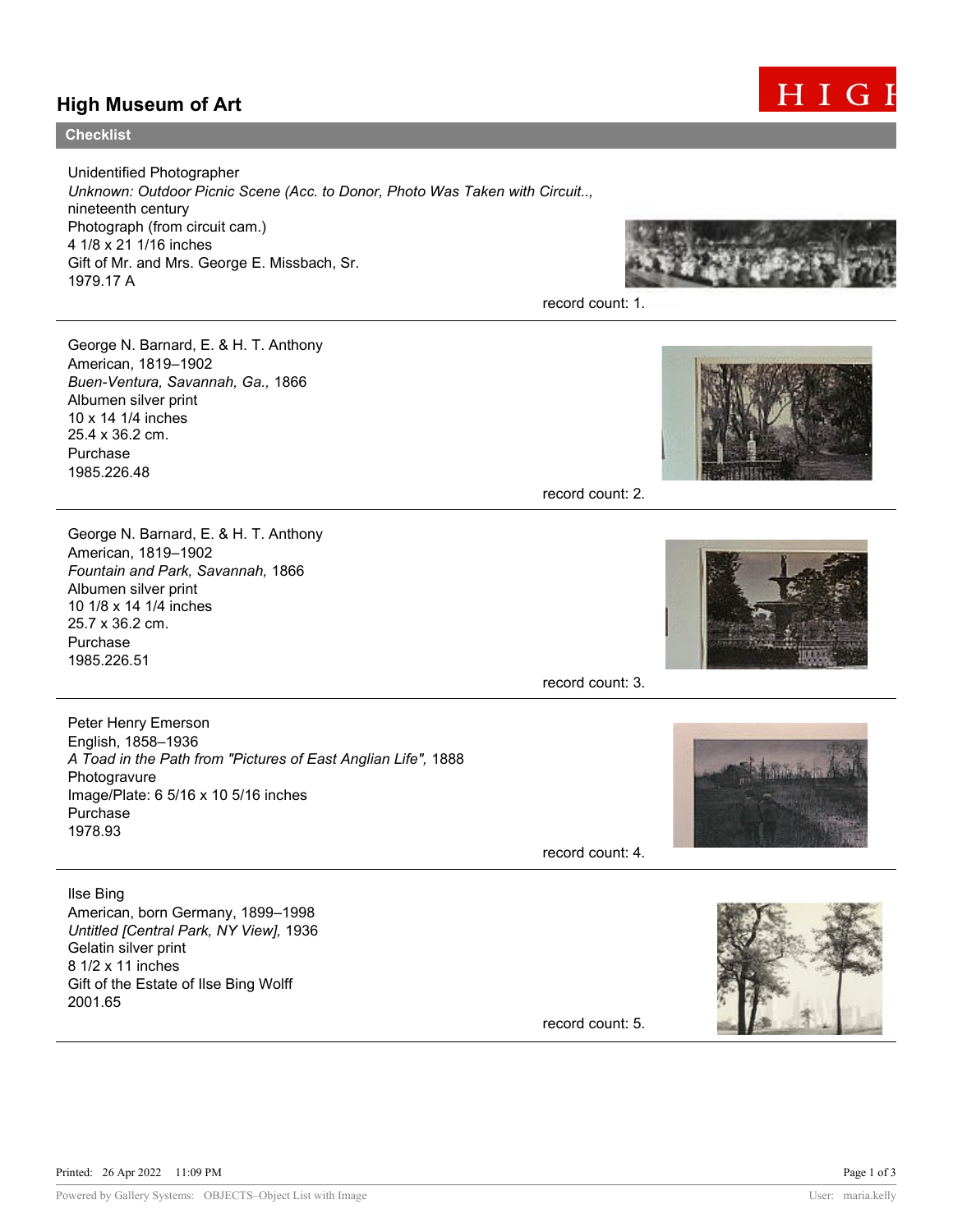Leon Levinstein American, 1910–1988 Untitled, undated Gelatin silver print Image/Sight: 11 x 14 inches Anonymous gift 2011.221

Leon Levinstein American, 1910–1988 Untitled, undated Gelatin silver print Image/Plate: 11 x 14 inches Anonymous gift 2011.240

Bruce Davidson American, born 1933 Untitled, from the series Central Park, twentieth century Unknown 20 x 24 inches Gift of an anonymous donor 2018.479

Bruce Davidson American, born 1933 Untitled, from the series Central Park, twentieth century Gelatin silver print Gift of an anonymous donor 2018.480

Bruce Davidson American, born 1933 Man, Gapstow Bridge, from ther series Central Park, twentieth century Pigmented inkjet print 21 x 41 inches Gift of an anonymous donor 2018.511

record count: 10.

record count: 6.

record count: 7.

record count: 8.

record count: 9.













record count: 11.

Garry Winogrand American, 1928–1984

Gelatin silver print

2004.213

Central Park, New York, early 1970s

Image/Plate: 11 x 14 inches Gift of Dr. Philip Greider